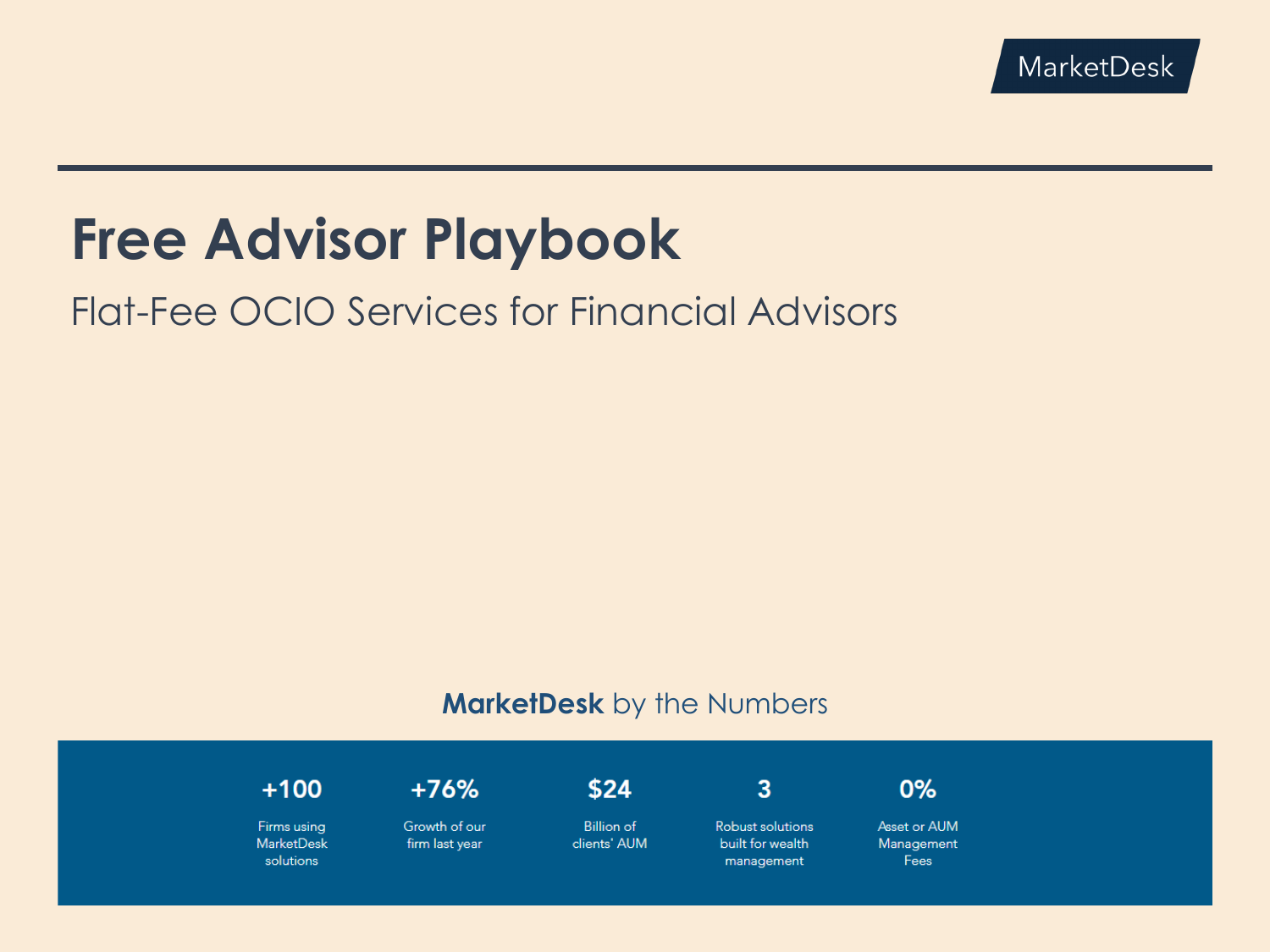- Start Here
- Who is MarketDesk?
- Solutions built for Financial Advisors
- Key Results
- Why 100+ Wealth Management Teams Partner with MarketDesk
- **6 <b>[Step 1]** Data-Driven Asset Allocation
- **[Step 2]** Grow Revenue through Smart Portfolio Construction
- **[Step 3]** Effortlessly Communicate with Your Clients & Prospects
- Free Resources **[BONUS]**
- Revenue Calculator **[BONUS]**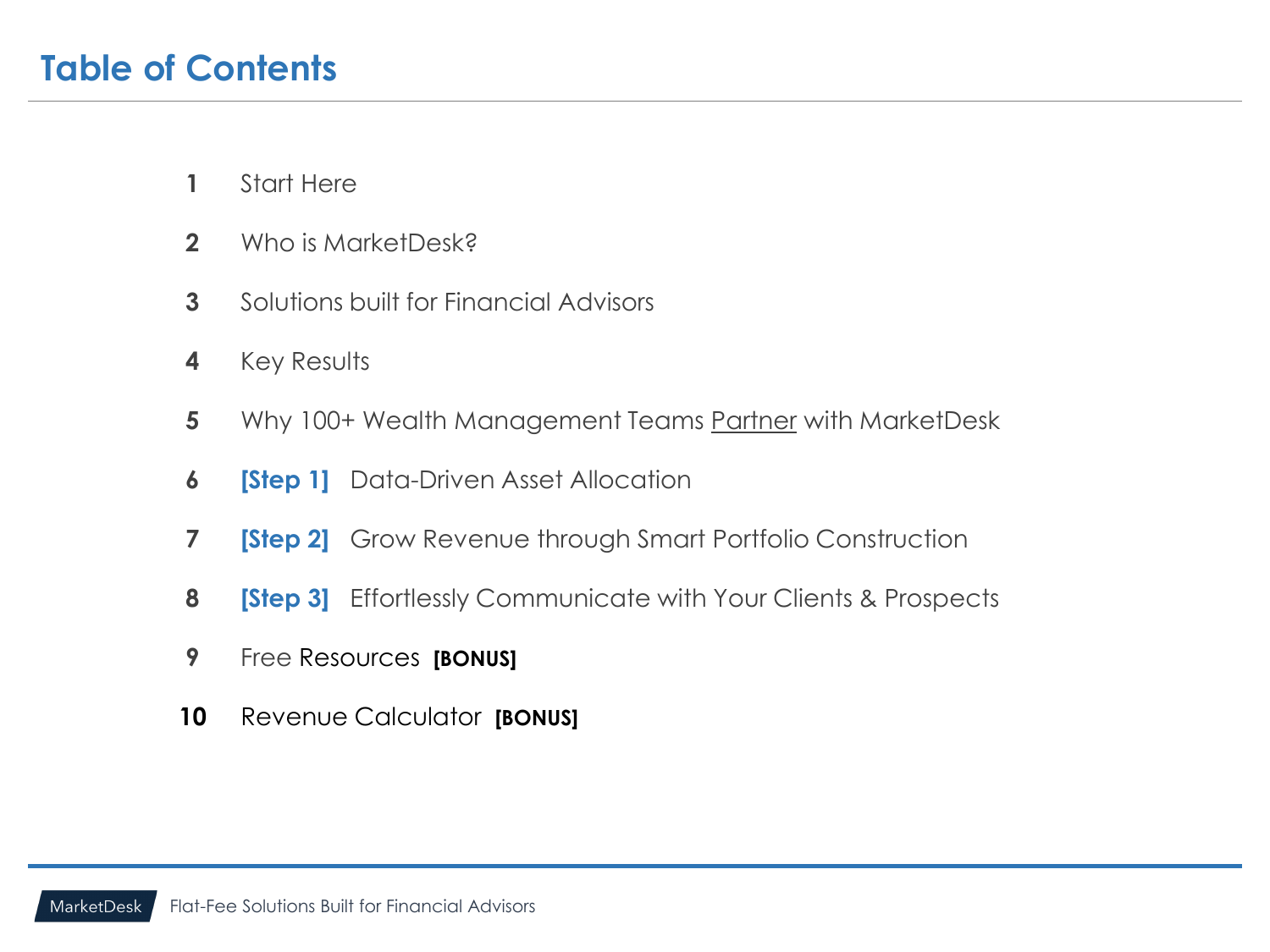## **Introduction**

## **Growing & Managing a RIA is Hard … which is why we built MarketDesk**

**MarketDesk specializes in the labor-intensive** aspects of the investment process, from our detailed asset allocation process to spending hours crafting client insights. **You retain complete control**.

MarketDesk allows you to **save time and refocus your energy** on value-add areas for clients and growing your practice. Our solutions serve as a seamless extension of your team and expands your firm's resources **at a fraction of the cost** of a new employee. Best of all, MarketDesk has **zero AUM fees**.

Today we are fortunate to truly be considered a **long-term partner** to over 100+ firms.

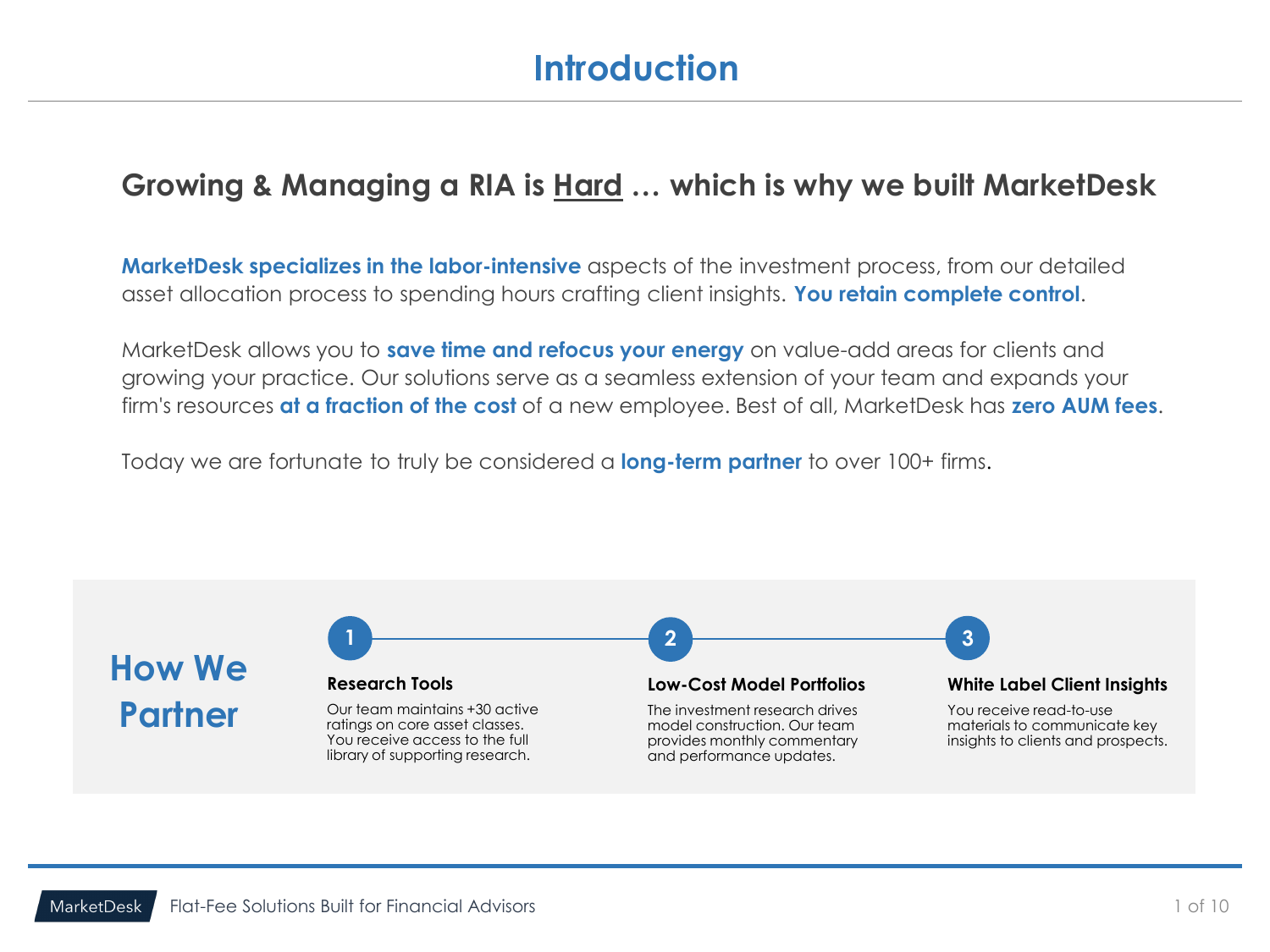## **Who is MarketDesk?**

### **About Our Firm**

MarketDesk is an independent research and portfolio strategy firm, ensuring our interests are 100% aligned with yours — we sell no fund products and have no AUM fees.

Our mission is to provide wealth managers with institutional tools to make their advisory practices more cost and time efficient. Put simply, our flat-fee subscriptions specialize in the labor-intensive aspects of the investment process while you retain complete discretionary control.

### **All-in-One Platform**

Subscribe to One or All of the Capabilities



**Who We Serve** Trusted by 100+ Firms across 31 States



## **No AUM Fees**

All MarketDesk Solutions are Flat-Fee Subscriptions

0%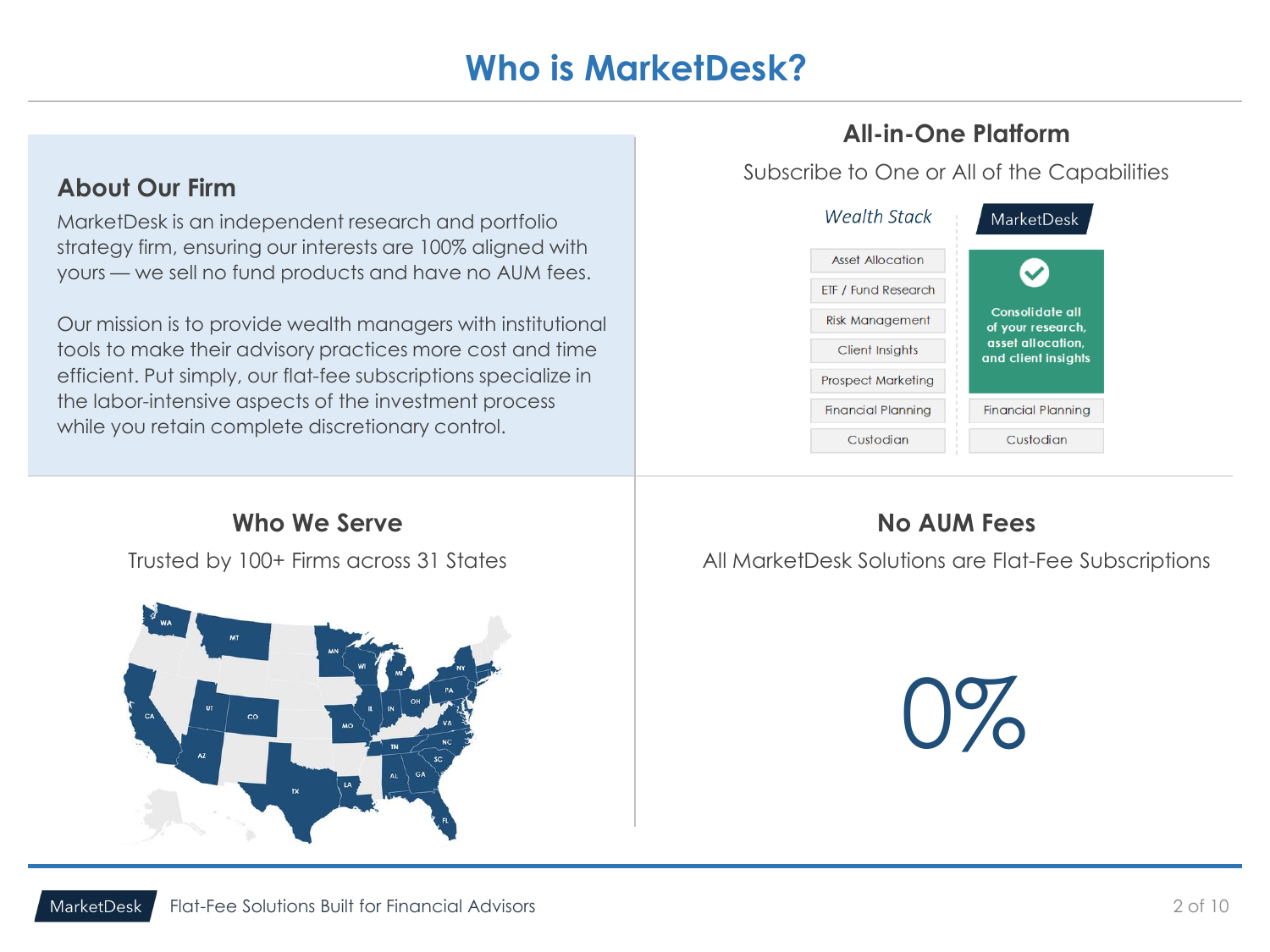## **Our Flat-Fee Subscriptions**



#### **OCIO Services** Full Suite including Model Portfolios

Access to the full suite of MarketDesk solutions, including model portfolios, key talking points, and calls with our strategists.

#### **Research Tools** Data Driven Asset Allocation

Leverage our team's expertise and receive access to the full library of research, including macro strategy, core ratings, and ETF ideas.

### **White Label Insights**

Prebuilt, Client-Friendly Communication

Upgrade your communications strategy to save time, increase client engagement, and grow your practice with client letters and webinars.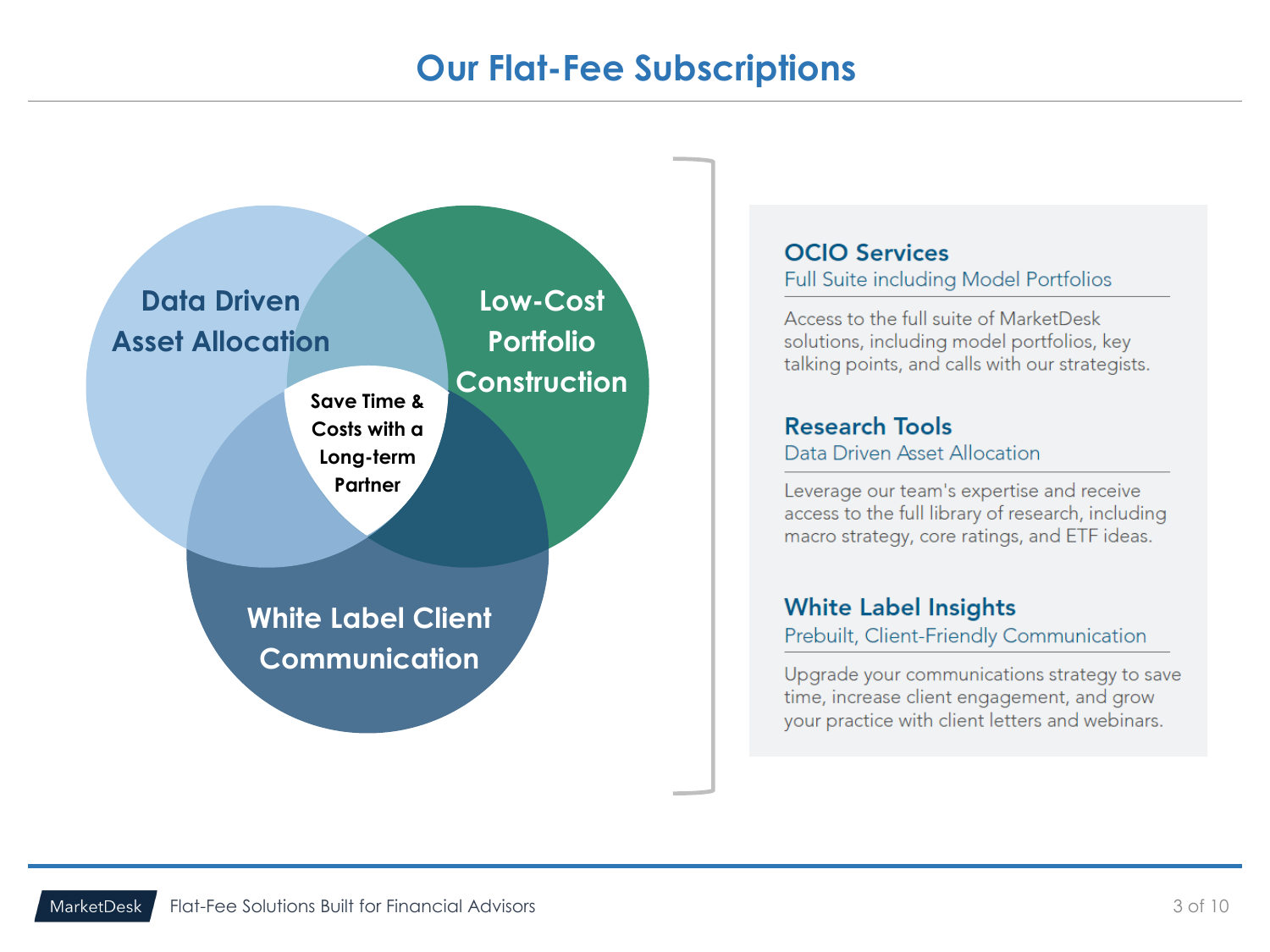## **Key Results**



#### **FIGURE 1 – Asset Allocation Performance**

#### ETF **Asset Allocation** Models

- Goal of 2-3% of Annual Risk-Adjusted Outperformance
- Tax-efficient models constructed using low-cost passive ETFs with total blended ETF fees of 7-10bps
- Easy-to-implement solutions, built with active risk management
- Commentary provided monthly

#### Since inception (2/29/2020) through 2/28/2022. Portfolio & Benchmark are 85/15% Stock/Bond.

#### Quantitative **Stock Models**

- Turnkey solutions to run stock portfolios for clients
- Quantitative models are rooted in statistics and use fundamental data and consensus estimates to maximize objectivity in security selection
- MarketDesk Stock Models include Dividend, Momentum, ESG, Large Caps, and Small Caps

#### **FIGURE 2 – 2021 Stock Model Performance**

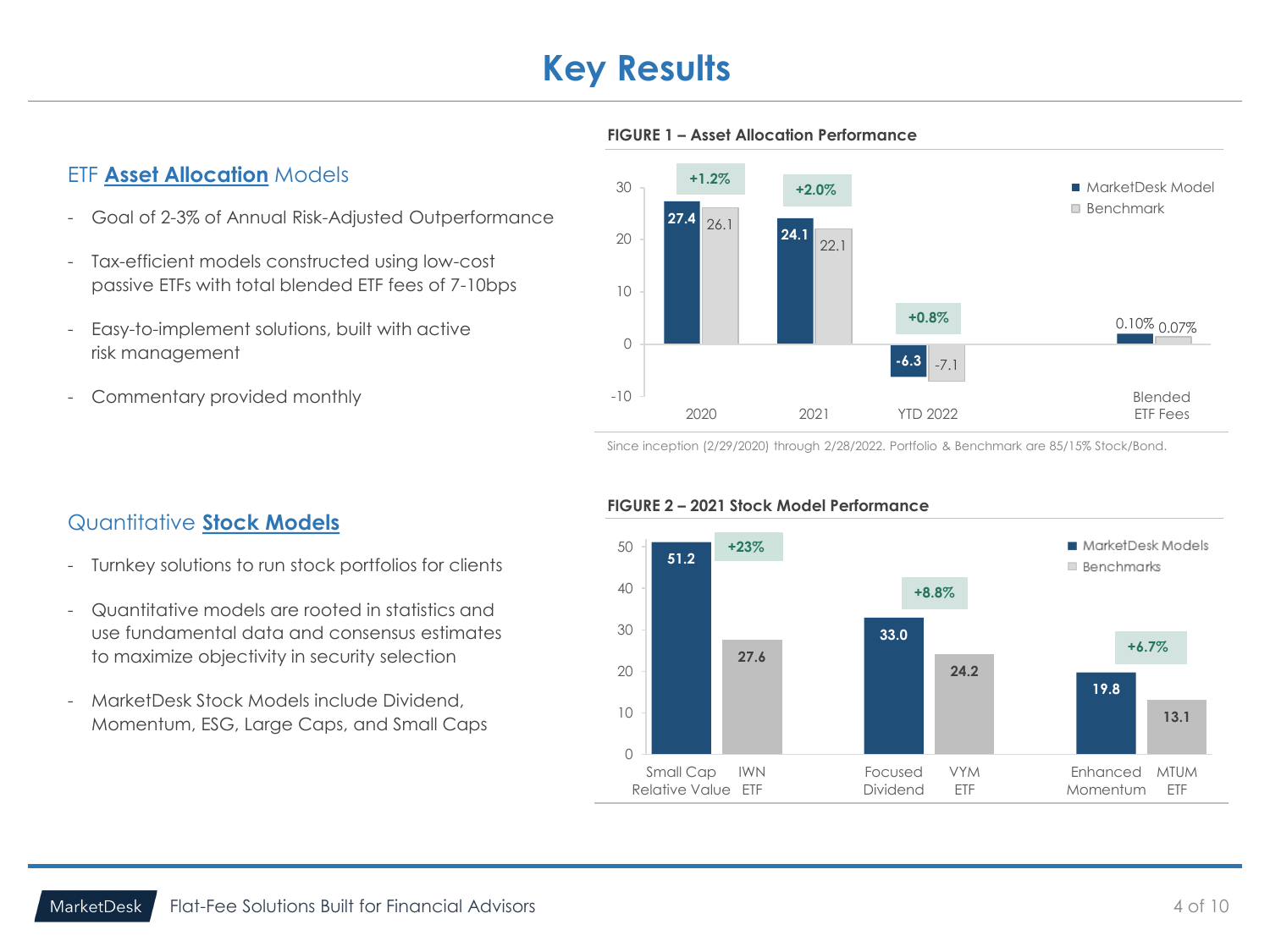## **Why 100+ Wealth Management Teams Partner with MarketDesk**

- ✓ "I was tired of wholesalers pitching the latest & greatest funds. MarketDesk's straight-to-thepoint insights has saved our investment committee time and **increased our portfolio conviction**.
- ✓ "MarketDesk is the **independent partner we've spent years searching for**. It's already replaced multiple resources we previously used.
- ✓ "**Prior to MarketDesk, I'd get several daily emails** full of various reports which would often bog me down trying to get through them all. Now I'm able to tackle the full extent of their research on my own time. We have now brought to our clients a whole new suite of investment offerings.
- ✓ "Most firms would charge 1.00% for these solutions. MarketDesk has been an exceptional **partner throughout our firm's growth**.
- ✓ "Like most firms, we've sent out a variety of third-party client communication over the years, but we always felt the touchpoints weren't cohesive. MarketDesk White Label has significantly **increased our credibility with prospective clients**.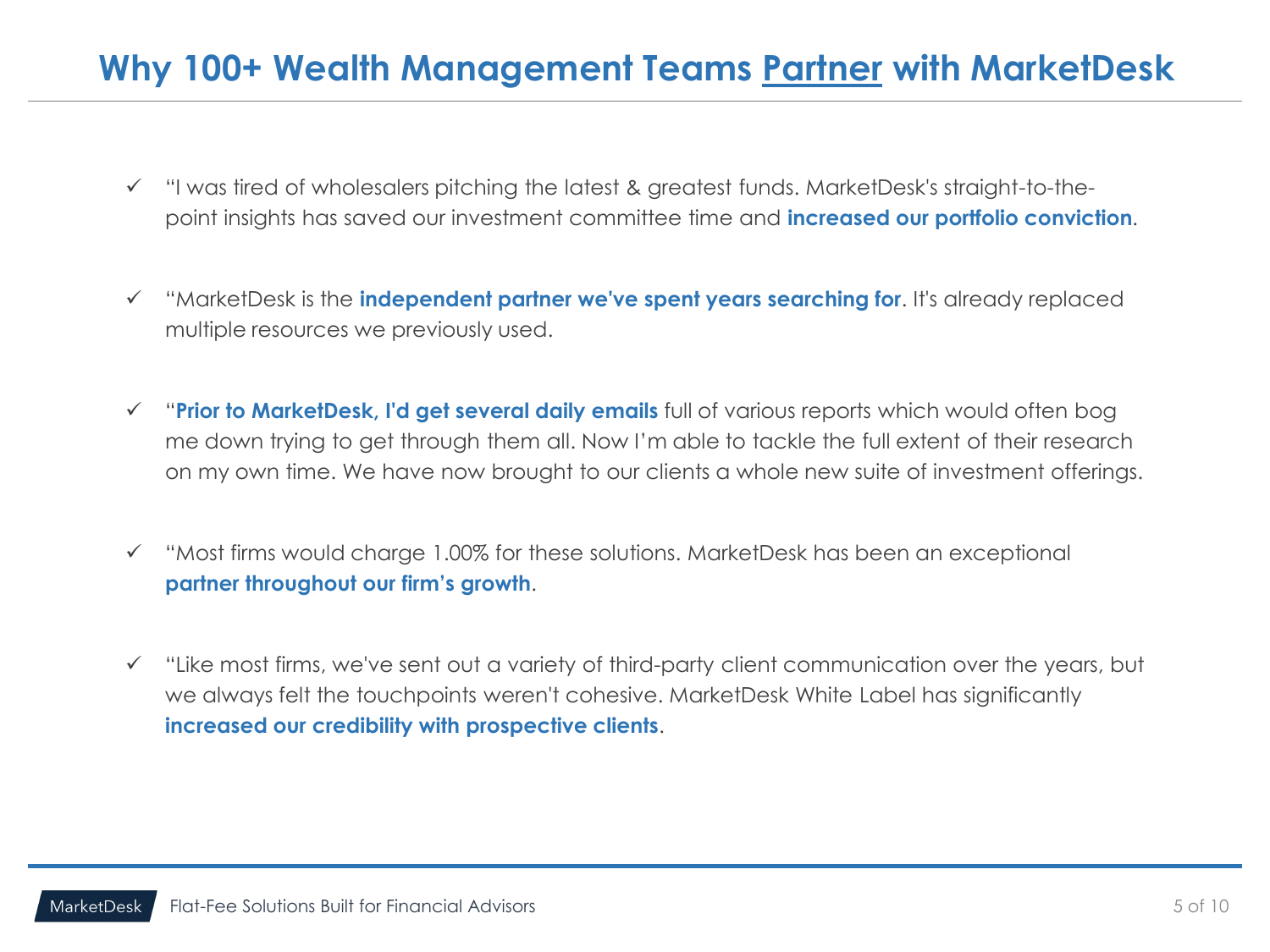## [Step 1] **Data-Driven Asset Allocation**

### **Example of a data-driven research note sent to clients on January 2, 2022**

- o Since 2018, the 10Y Treasury real yield and Value/Growth relative performance have moved together. Value outperformed as real yields rose, and vice versa. The relationship was statistically strong with a 0.96 correlation **❶**
- o With the widely publicized Fed rate hike in March 2022 and historical data showing interest rates rose into the last two Fed rate hikes **❷**, MarketDesk told clients to Overweight Value and Underweight Growth stocks in Q1 2022
- o **Value Stocks outperformed Growth Stocks by +12.5% through March 15th**
- o See page 7 in the full report [here](https://reports.marketdeskresearch.com/hubfs/1-Research/11-AAguide/1Q22AAG-jslihew.pdf) and you can find additional asset allocation samples [here](https://www.marketdeskresearch.com/outsourcedcio)



Source: MarketDesk, Federal Reserve, Note: Russell 1000 Growth and Value Source: Source: MarketDesk, Note: 2022 line assumes the first-rate hike occurs in 1H 2022

#### **Important Note – Most firms claim to do this level of analysis but few actually do, and even fewer provide all the underlying support like MarketDesk.**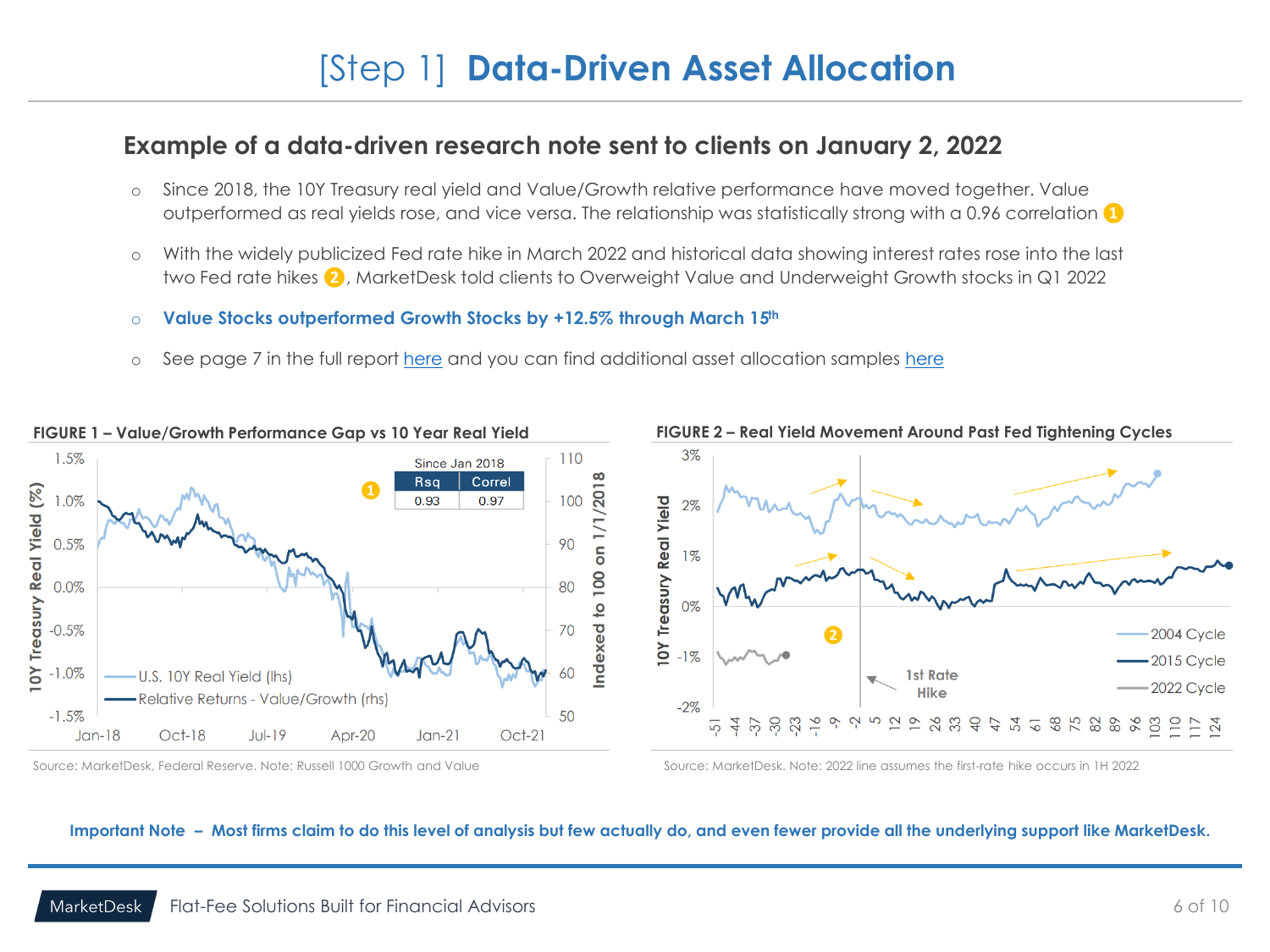## [Step 2] **Grow Revenue through Smart Portfolio Construction**

### **Asset Allocation is the #1 Driver of a Firm's Revenue**

- o Instead of basing decisions on near-term trends or "expert" opinions, MarketDesk focuses on historical data, leading indicators, and statistical probabilities to guide asset allocation. This quantitative overlay rewards facts, not opinions.
- o **MarketDesk's Asset Allocation Target = 2-3% Annual Risk Adjusted Outperformance**



#### **FIGURE 3 – Growth of \$100 million Firm FIGURE 4 – Additional Revenue Earned Each Year**

Note: To keep this analysis simple, the calculation assumes 10% annualized market appreciation inline with historical levels. For illustrative purposes only.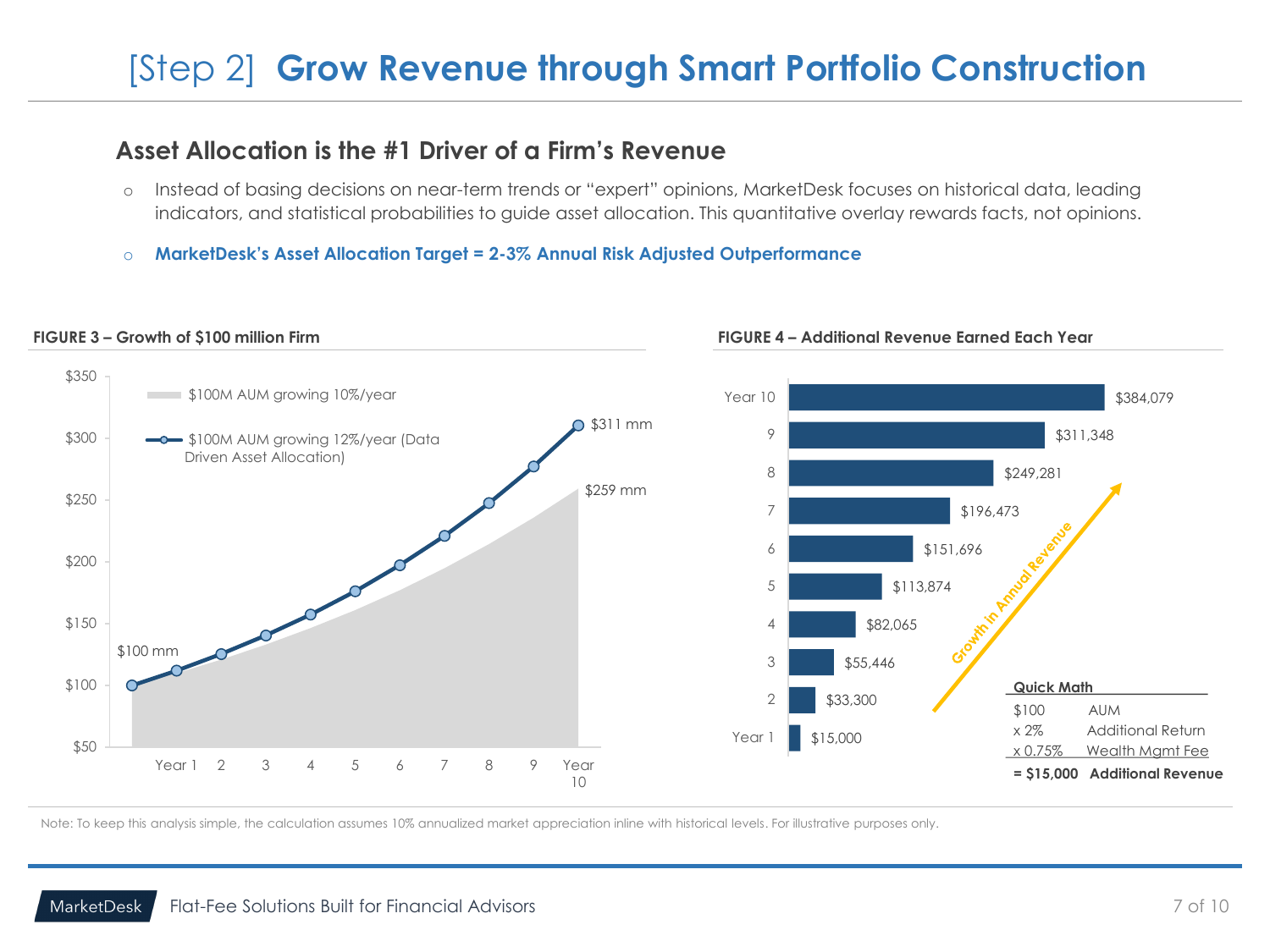## [Step 3] **Effortlessly Communicate with Your Clients & Prospects**

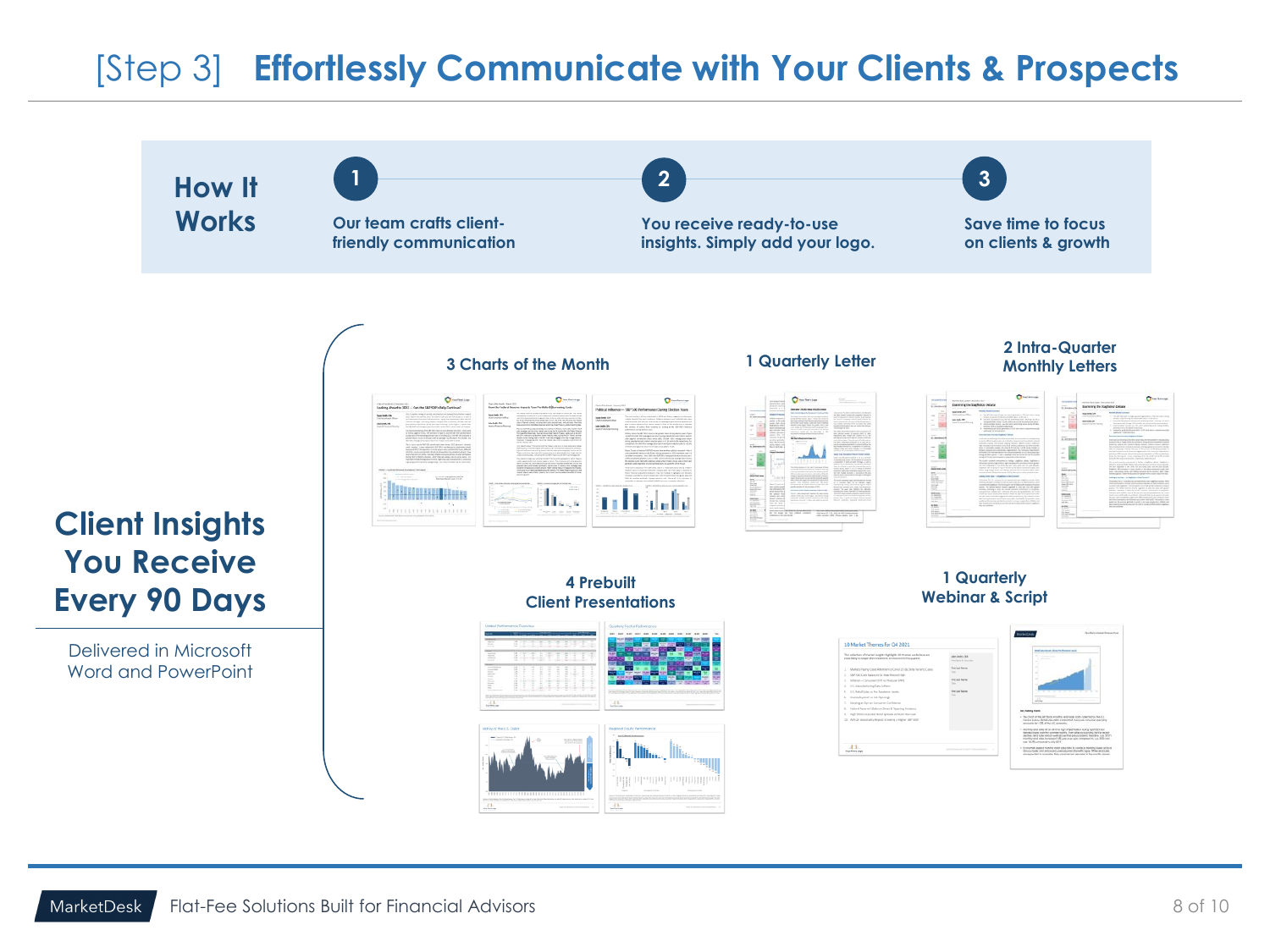## [BONUS] **Free Resources**

| <b>Investment</b><br><b>Research Tools</b> | <b>Asset Allocator's Guide</b> | <b>The Weekly Note</b>                                                                          | <b>Tactical ETF Ideas</b><br><b>SHORN'S</b><br>talisialek<br>Internet | <b>Strategy Snapshot</b><br>L. Shokegy Sman-ko<br>Propoling Particiles for the 3002 Allohos<br>$\equiv$                                                                                                                                                                                                                                                                                                                                        |
|--------------------------------------------|--------------------------------|-------------------------------------------------------------------------------------------------|-----------------------------------------------------------------------|------------------------------------------------------------------------------------------------------------------------------------------------------------------------------------------------------------------------------------------------------------------------------------------------------------------------------------------------------------------------------------------------------------------------------------------------|
| <b>OCIO</b><br><b>Services</b>             | <b>Talking Points</b>          | <b>Quarterly Checklist</b>                                                                      | <b>Stock Portfolios</b><br>22.777                                     | <b>ETF Models</b>                                                                                                                                                                                                                                                                                                                                                                                                                              |
| <b>White Label</b><br>Insights             | <b>Client Communication</b>    | <b>Best Practices</b><br><b>White Label Insights</b><br>Overview of Solutions & How to Use Them | <b>Client Letters</b><br>o.                                           | <b>Client Presentations</b><br>History of Market Drawdowns by Y<br>$\begin{picture}(10,10) \put(0,0){\vector(1,0){10}} \put(10,0){\vector(1,0){10}} \put(10,0){\vector(1,0){10}} \put(10,0){\vector(1,0){10}} \put(10,0){\vector(1,0){10}} \put(10,0){\vector(1,0){10}} \put(10,0){\vector(1,0){10}} \put(10,0){\vector(1,0){10}} \put(10,0){\vector(1,0){10}} \put(10,0){\vector(1,0){10}} \put(10,0){\vector(1,0){10}} \put(10,0){\vector(1$ |

In the state that the control to common the regist of you have been presented and other properties on the control of the state of the state of the state of the state of the state of the state of the state of the state of

 $\begin{tabular}{l|c|c|c|c|c|c|c} \hline $\mathcal{L}$ & $1000$ & $1000$ & $1000$ & $1000$ & $1000$ & $1000$ & $1000$ & $1000$ & $1000$ & $1000$ & $1000$ & $1000$ & $1000$ & $1000$ & $1000$ & $1000$ & $1000$ & $1000$ & $1000$ & $1000$ & $1000$ & $1000$ & $1000$ & $1000$ & $1000$ & $1000$ & $1000$$ 

 $\label{eq:2} \begin{tabular}{l|c|c|c|c|c} \hline $\epsilon$ & peak of the $k$-axis is equal to $n$ & $r$-axis is equal to $n$ & $n$-axis is equal to $n$ & $n$-axis is equal to $n$ & $n$-axis is equal to $n$ & $n$-axis is equal to $n$ & $n$-axis is equal to $n$ & $n$-axis is equal to $n$ & $n$-axis is equal to $n$ & $n$-axis is equal to $n$ & $n$-axis is equal to $n$ & $n$-axis is equal to $n$ & $n$-axis is equal to $n$ & $n$-axis is equal to $n$ & $n$-axis is equal to $n$ & $n$-axis$ 

 $41\%$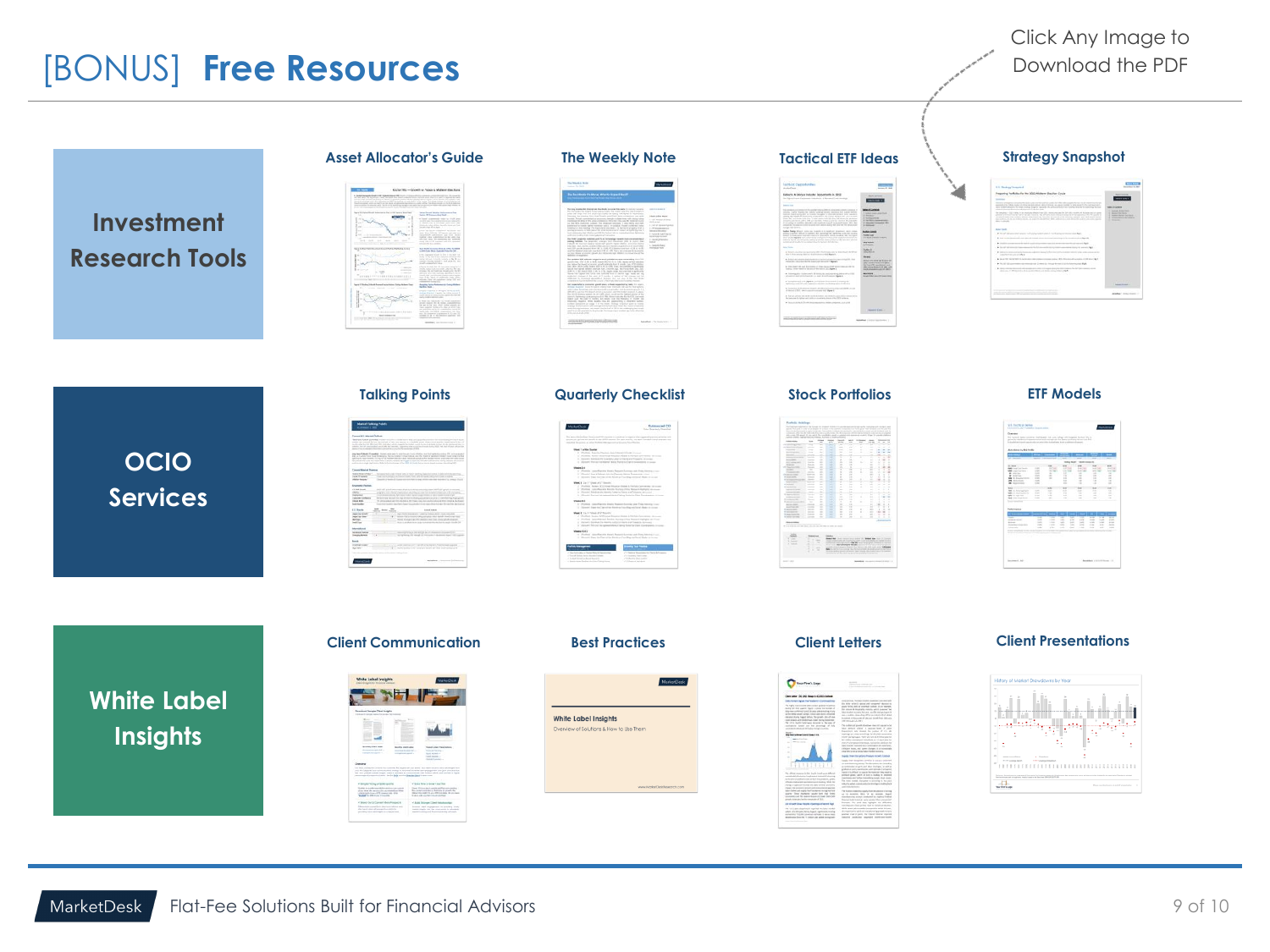## [BONUS] **Revenue Calculator**

- **#1 Input Your Assets Under Management** in millions  $(150 = $150$  million)
- **#2 Risk-Adjusted Annual Outperformance** in percentage points  $(2 = 2\%)$
- **#3 Your Annual Client Fee** in percentage points  $(0.75 = 0.75\%)$
- **= Additional Annual Revenue**

### $\frac{1}{3}0$

**= Return on Investment** (i.e. MarketDesk Subscription)

0.0

- + Hundreds of saved hours each year
- + You retain complete portfolio discretion
- + Compliance support for portfolio changes
- *PLUS* + 24/7 access to the MarketDesk team
	- + Reduced labor-intensive work
	- + Saved costs over your existing subscriptions
	- + More time with friends and family

For Illustrative Purposes Only.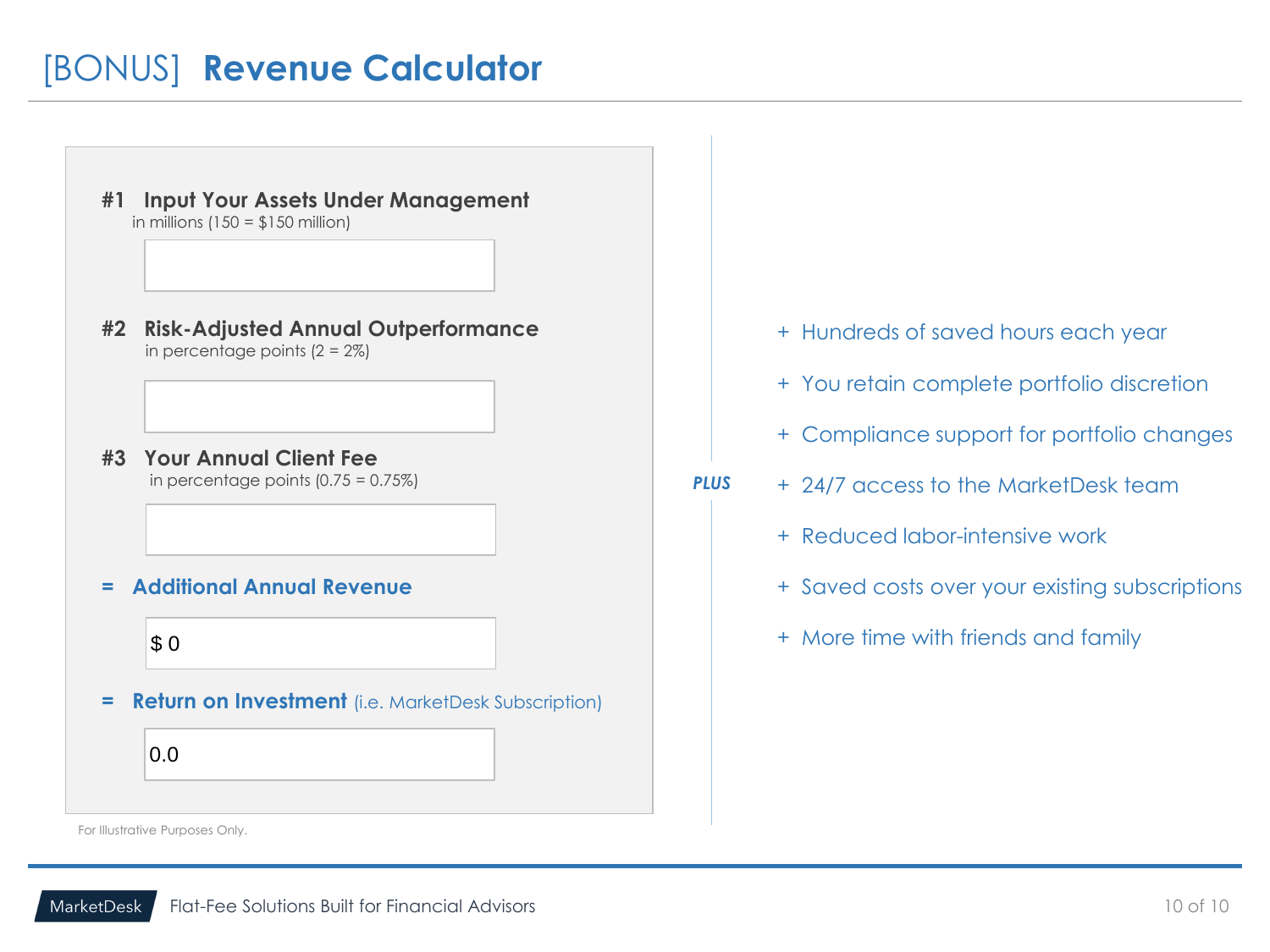## **Next Steps**

## **1 2**

### **Have Questions?**

Our team is available to walk through the platform and answer your questions.

**[10 Minutes →](https://www.marketdeskresearch.com/demo) [Try it Free →](https://www.marketdeskresearch.com/trial)**

#### **Free 14-Day Trial**

Complimentary access to the MarketDesk portal to see current and past insights.

MarketDesk Flat-Fee Solutions Built for Financial Advisors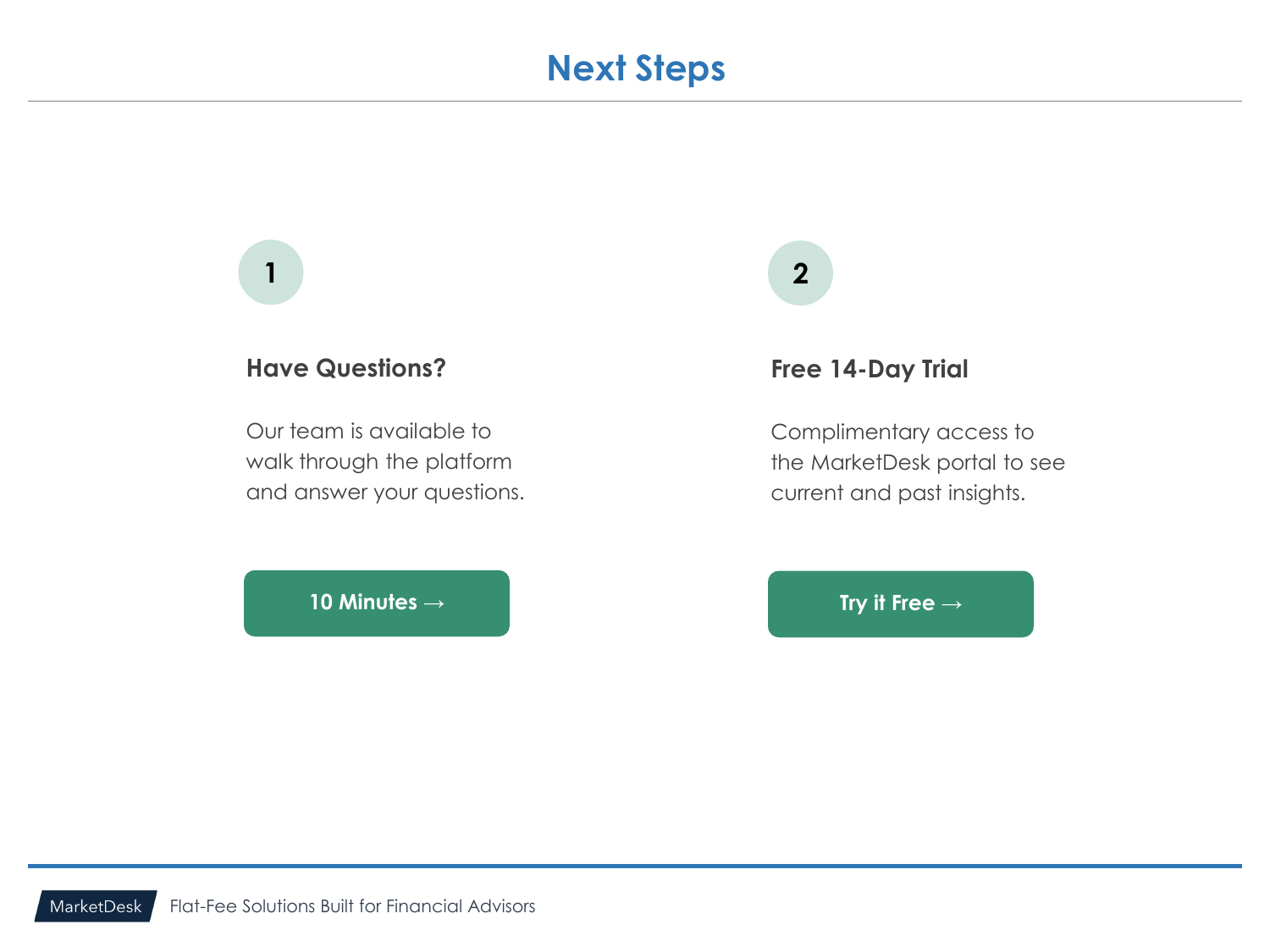#### **Important Notice**

MarketDesk is wholly-owned by MarketDesk Research, LLC ("MarketDesk Research" or "MDR"). The information and opinions expressed herein are solely those of MDR, are provided for informational purposes only and are not intended as recommendations to buy or sell a security, nor as an offer to buy or sell a security. Recipients of the information provided herein should consult with a financial advisor before purchasing or selling a security. MDR is not an investment advisor and is not registered with the U.S. Securities and Exchange Commission or the Financial Industry Regulatory Authority, and, further, the owners, employees, agents or representatives of MDR are not acting as investment advisors and might not be registered with the U.S. Securities and Exchange Commission. The information and opinions provided herein are provided as general market commentary only, and do not consider the specific investment objectives, financial situation or particular needs of any one client. The information in this report is not intended to be used as the primary basis of investment decisions, and because of individual client objectives, should not be construed as advice designed to meet the particular investment needs of any investor. The comments may not be relied upon as recommendations, investment advice or an indication of trading intent. MDR is not soliciting any action based on this document. Investors should consult with their own financial adviser before making any investment decisions. There is no guarantee that any future event discussed herein will come to pass. The data used in this publication may have been obtained from a variety of sources including U.S. Federal Reserve, FactSet, Bloomberg, Bank of America Merrill Lynch, iShares, Vanguard and State Street, which we believe to be reliable, but MDR cannot be held responsible for the accuracy of data used herein. Any use of graphs, text or other material from this report by the recipient must acknowledge MarketDesk Research as the source. Past performance does not guarantee or indicate future results. Investing involves risk, including the possible loss of principal and fluctuation of value. MDR disclaims responsibility for updating information. In addition, MDR disclaims responsibility for third-party content, including information accessed through hyperlinks.

MDR is not a registered investment adviser. No mention of a particular security, index, derivative or other instrument in the report constitutes a recommendation to buy, sell, or hold that or any other security, nor does it constitute an opinion on the suitability of any security, index, or derivative. The report is strictly an information publication and has been prepared without regard to the particular investments and circumstances of the recipient. SUBSCRIBERS SHOULD VERIFY ALL CLAIMS AND COMPLETE THEIR OWN RESEARCH AND CONSULT A REGISTERED FINANCIAL PROFESSIONAL BEFORE INVESTING IN ANY INVESTMENTS MENTIONED IN THE PUBLICATION. INVESTING IN SECURITIES AND DERIVATIVES IS SPECULATIVE AND CARRIES A HIGH DEGREE OF RISK, AND SUBSCRIBERS MAY LOSE MONEY TRADING AND INVESTING IN SUCH INVESTMENTS.

Principals of MDR may or may not hold or be short any of the securities, options, or futures discussed in the report, or any other securities, at any time.

Please refer to www.MarketDeskResearch.com/terms for the complete list of important terms and disclaimers.

© 2022 MarketDesk Research LLC. All Rights Reserved.

Flat-Fee Solutions Built for Financial Advisors MarketDesk